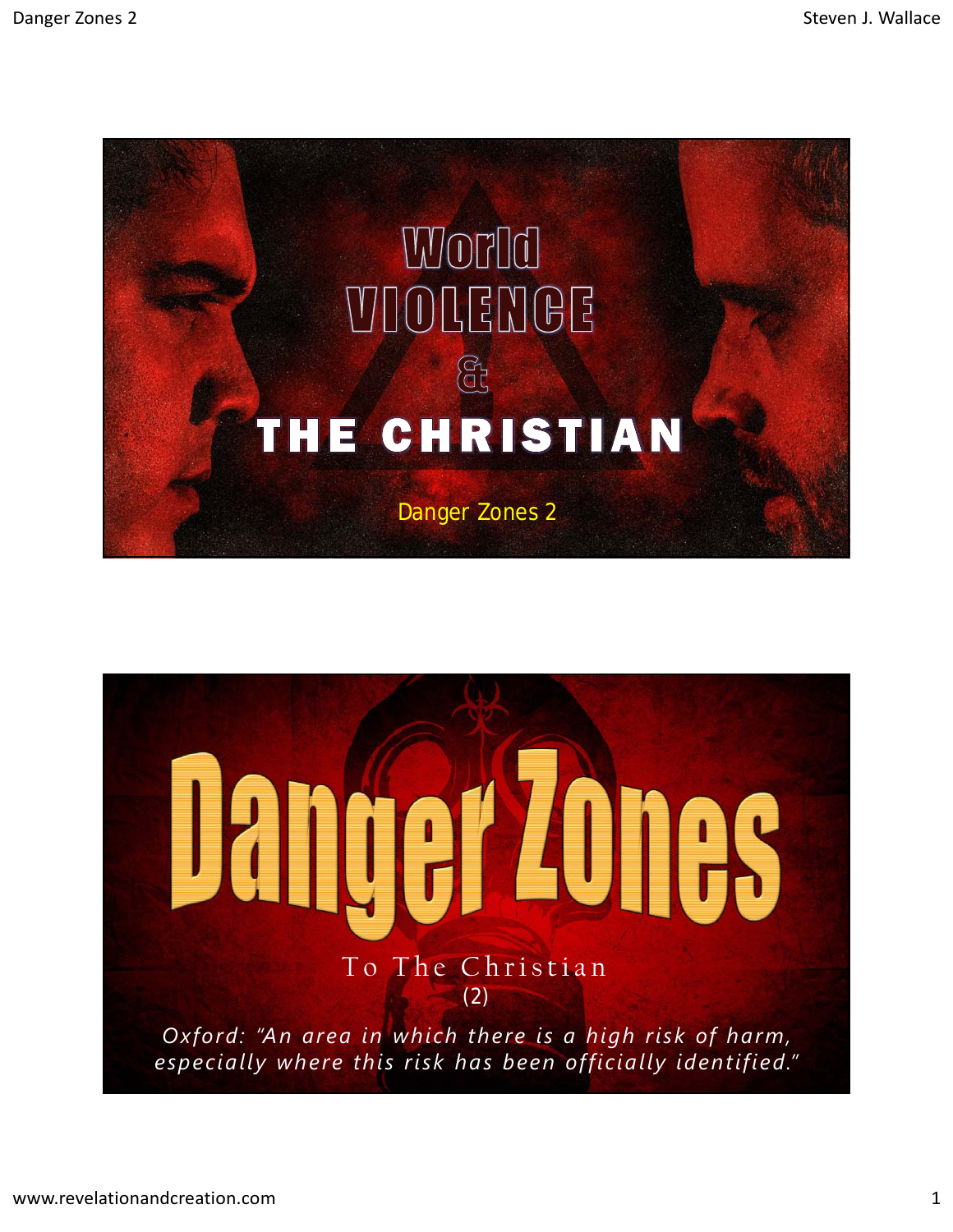## Danger Zones

1. Follow Your Conscience 2. An Unwillingness to Suffer for the Faith 3. Retaliation

*Oxford: "An area in which there is a high risk of harm, especially where this risk has been officially identified."*

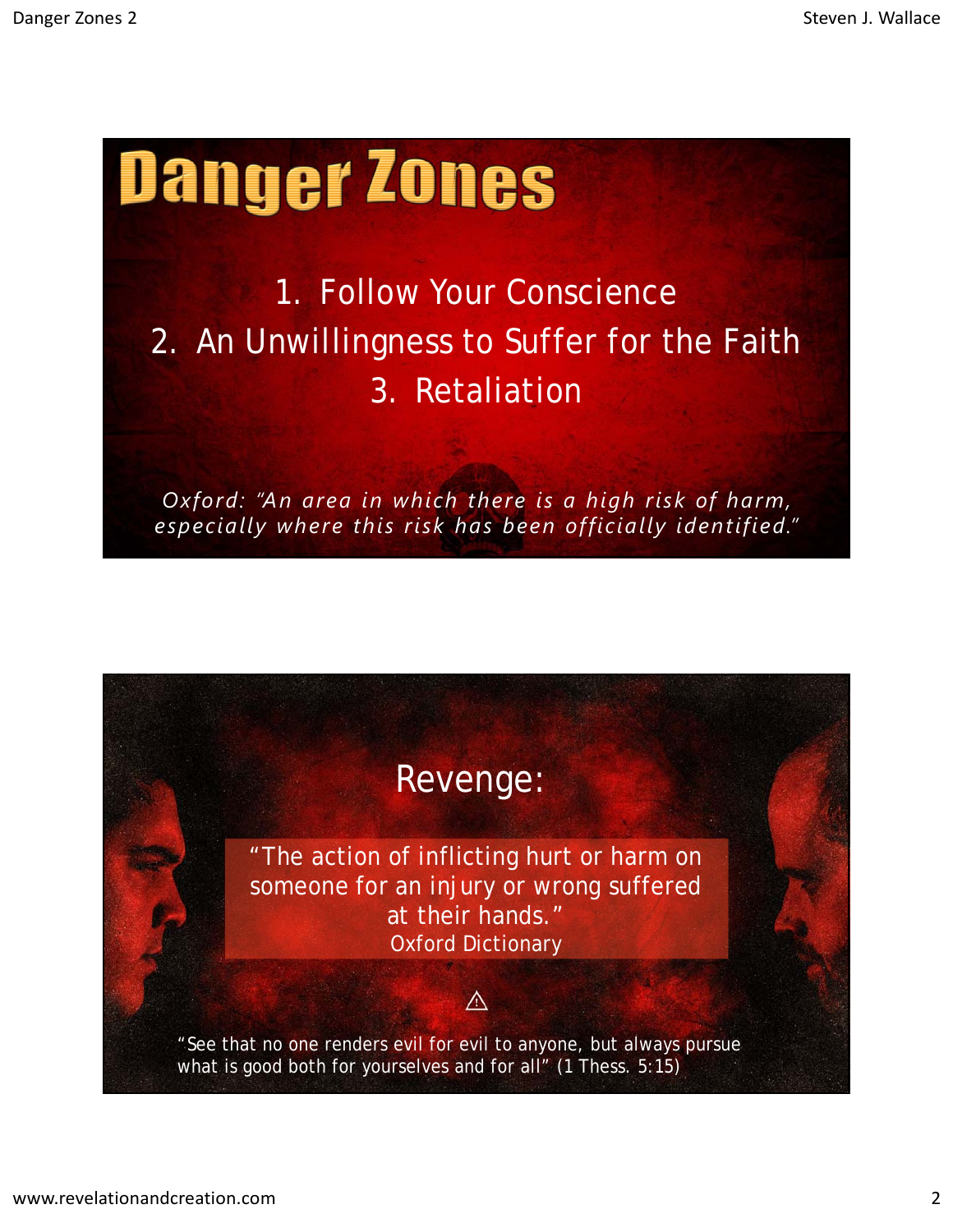

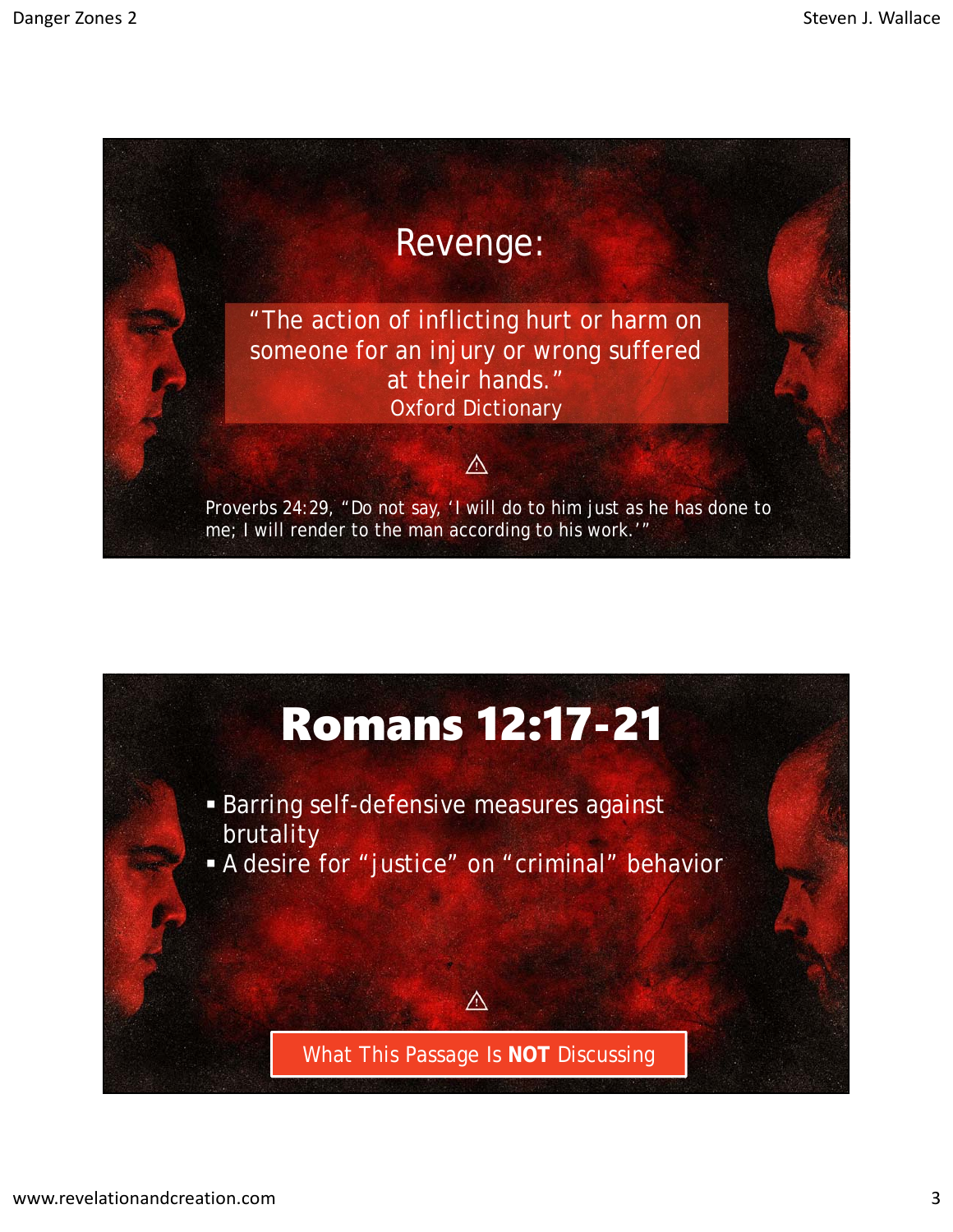